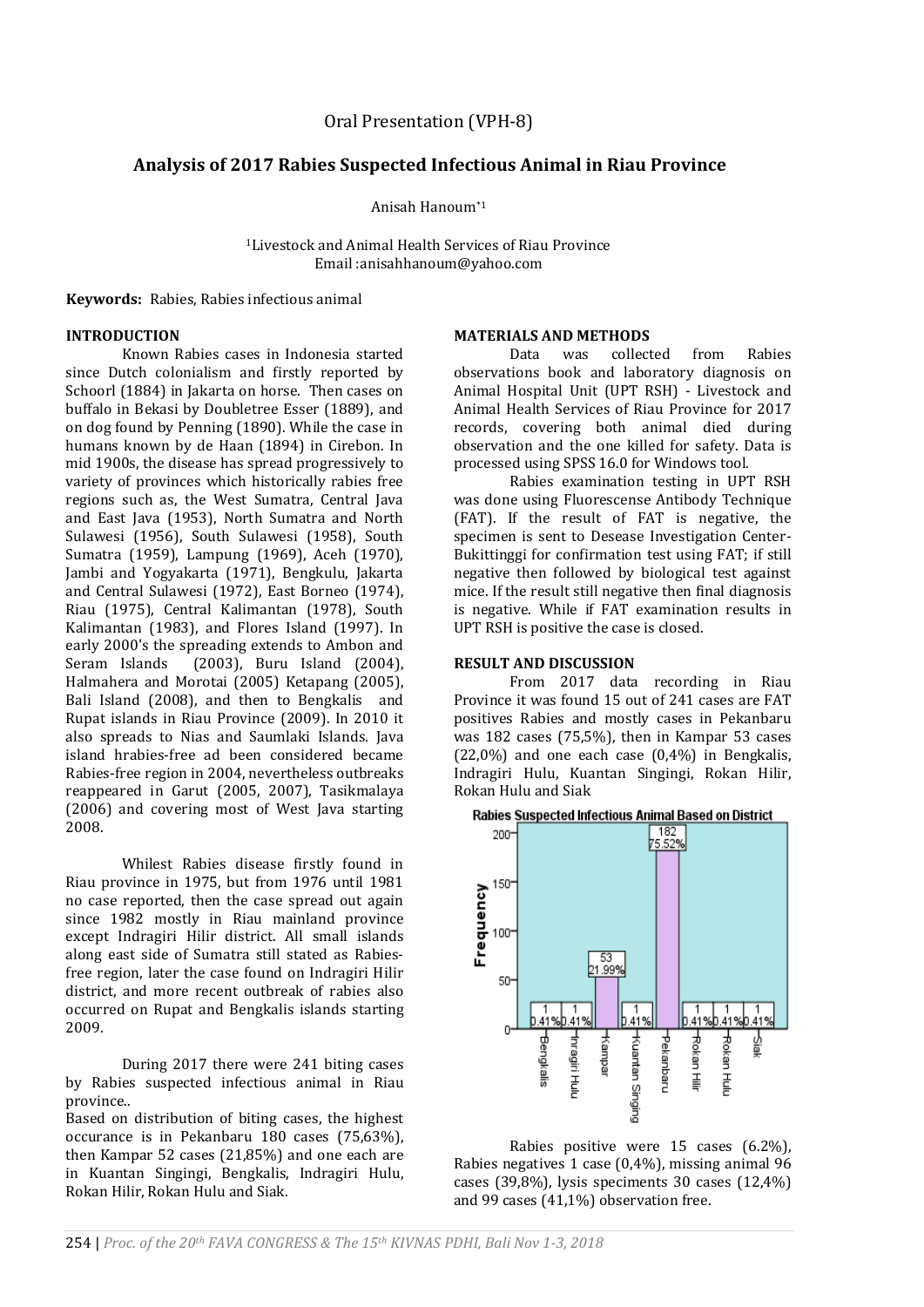



From 15 positive rabies FAT, the highest occurance is in Pekanbaru with 9 cases (60.0%), 3 cases (20,0%) in Kampar and one each (6,7%) in Siak, Kuantan Singingi and Indragiri Hulu. Only 1 negative Rabies FAT case that was from Kampar

As for 96 missing animals were from Pekanbaru 70 cases (72,9%), Kampar 25 cases  $(26,0\%)$  and Bengkalis 1 case  $(1,0\%)$ .

For 30 lysis speciments the highest cases were in Pekanbaru 25 cases (83,3%), Kampar 4 cases (13,3%) and Rokan Hilir 1 case (3,3%).

Remaining 99 cases under observation were set free, the highest cases was in Pekanbaru 78 cases (78,4%), Kampar 20 cases (20,6%), and Rokan Hulu 1 case (1,0%).

Ownership status of 241 biting case animals, 130 are known (53.9%), while 111 animals (46.1%) are unknown.



The type of Rabies suspected infectious animal mostly cat 120 cases (49.8%), dog 108 cases (44.8%) monkey 9 cases (3.7%), apes and wild animals2 case each (0.8%).



Age level of Rabes suspected infectious animal mostly above 12 months 182 cases (75.5%), under 6 months 34 cases (14,1%) and 6 - 12 months 25 cases (10,4%).



Sex ratio of the biting case animals, mostly male 136 cases (56,43%), female 75 cases (31,12%), and remaining 30 cases (12,45%) were unknown.



Race ratio of biting case animals, mostly local 227 cases (94.19%) and non local 14